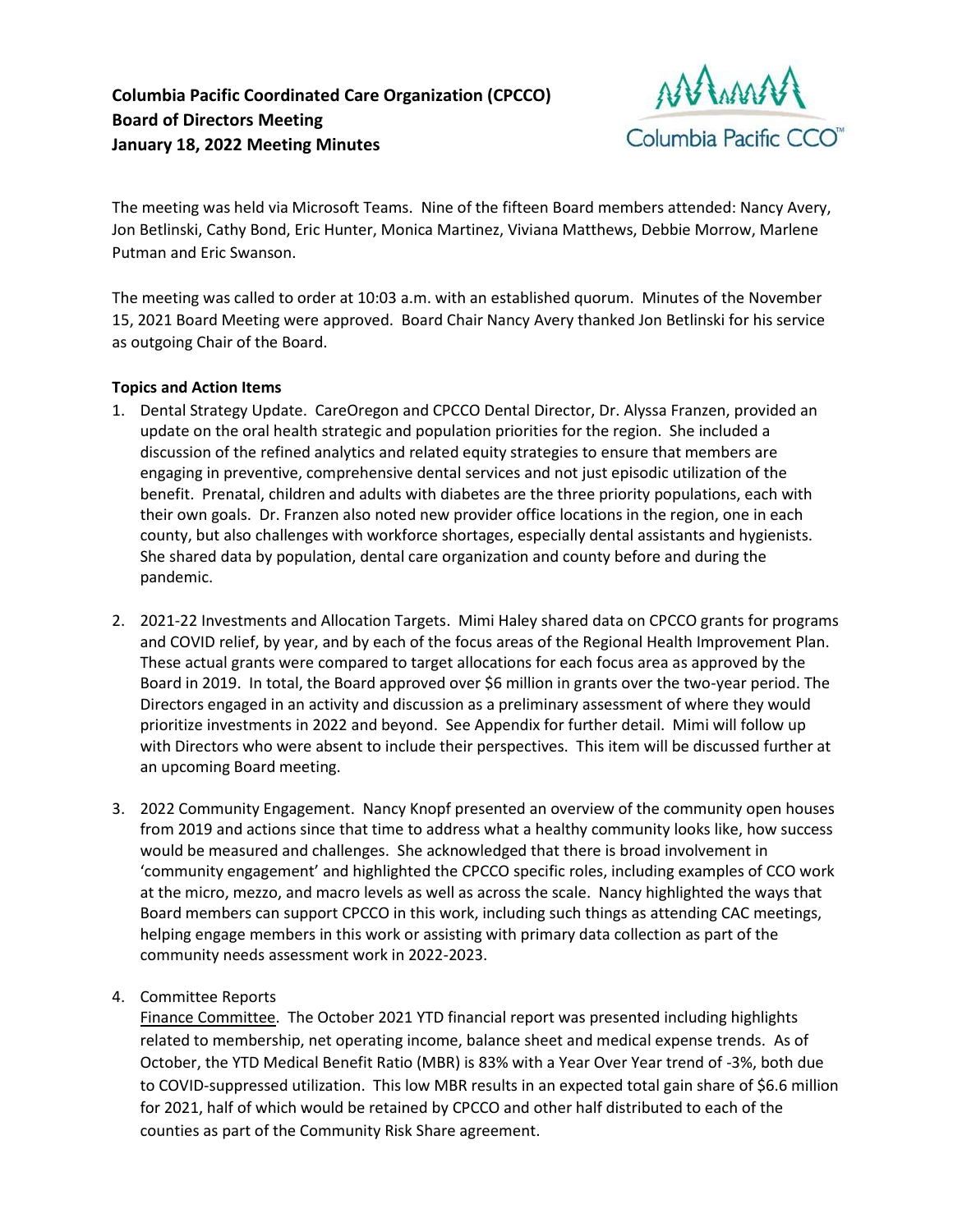## 5. Open Meeting/Action Items

By unanimous vote of the Directors present, the Board accepted the October 2021 YTD financial report as recommended by the Finance Committee.

## 6. General Updates

Tillamook: the recent closure of two assisted living facilities has created an exception process to the NEMT benefit, whereby residents are being moved to alternative homes as part of a Flex benefit. The county is currently focused on managing the increased demand for COVID testing and vaccination, especially with staffing shortages. Eric noted that six Adventist clinics in Tillamook made it to the top ten – system wide – for quality outcomes.

Clatsop: the county is also dealing with staff shortages as COVID sickens employees but will be hosting the Project Homeless Connect in late January to help connect the unhoused to services, including vaccinations. Public Health working with schools for vaccines and food security continues to be an issue for kids.

Columbia: Arrow Dental will be opening a new clinic on March  $1<sup>st</sup>$  next to the Fred Meyer; this is a significant improvement in access in southern Columbia County. Public Health is working on setting up a COVID testing site; they are also working on support to schools and long term care facilities.

Regional: With the cancelation of the October Board meeting, Directors will be asked to review a Compliance Training and submit an attestation of completion along with their annual Conflict of Interest form. Directors are asked to complete these by mid-February.

There being no further business to discuss, the meeting of the Board adjourned at 12:11 p.m.